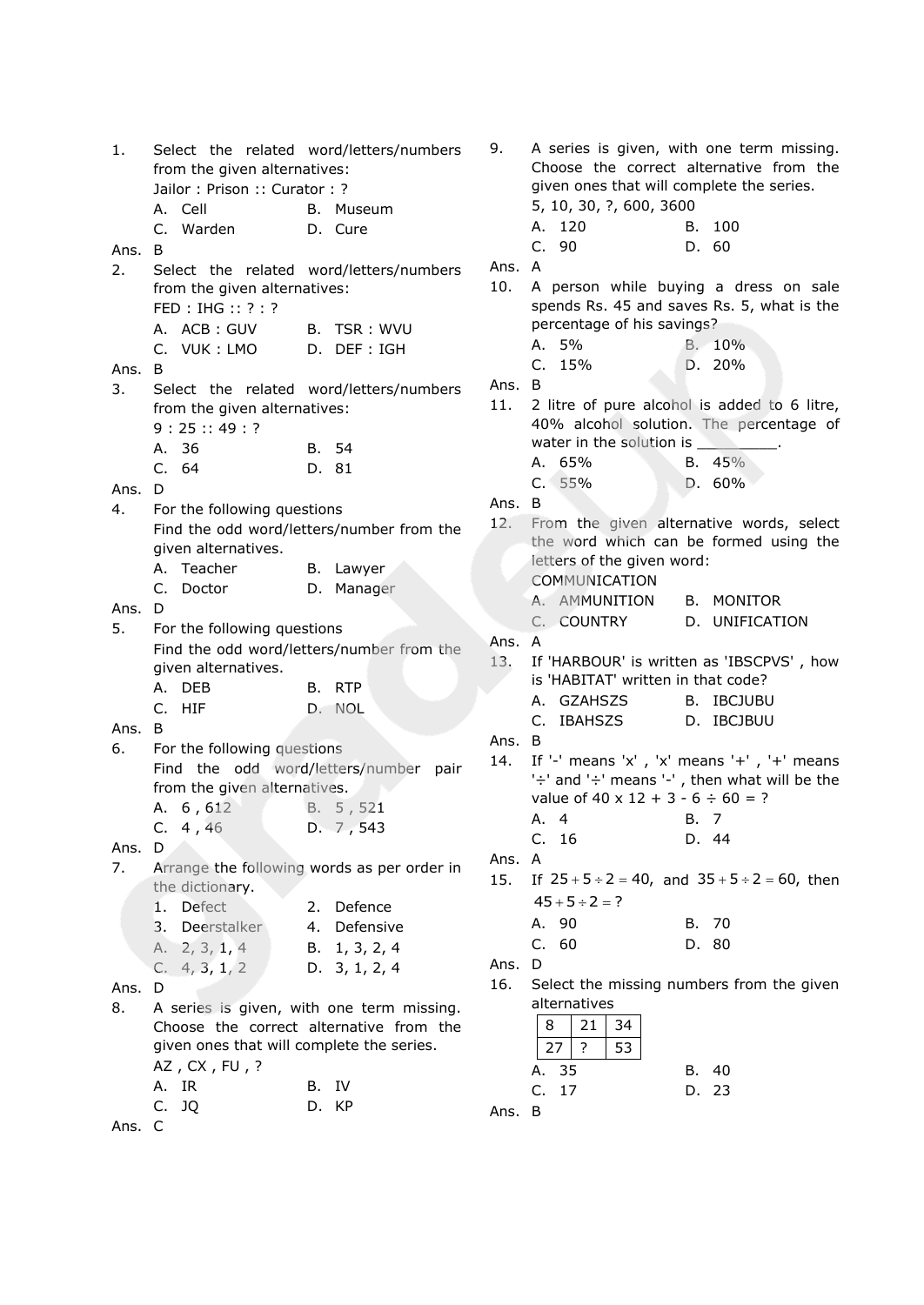17. A driver left his village and drove North for 20 km after which he stopped for breakfast. Then he turned left and drove another 30 km, when he stopped for lunch. After some rest, he again turned left and drove 20 km before stopping for evening tea. Once more he turned left and drove 30 km to reach the town where he had supper. After evening tea, in which direction did he drive?

| A. West | B. East |  |
|---------|---------|--|
|         | -       |  |

| C. North | D. South |
|----------|----------|
|          |          |

#### Ans. B

- 18. Consider the given statement/s to be true and decide which of the given conclusions/assumptions can definitely be drawn from the given statement. Statements: 1. Some managers are young. 2. All boys are young.
	- Conclusions: I. Some boys are managers.
	- II. Some managers are boys.
	- A. Only conclusion I follows
	- B. Only conclusion II follows
	- C. Neither conclusion I nor conclusion II follows
	- D. Both conclusion I and conclusion II follow
- Ans. C
- 19. How many triangles are there in the given figure?



Ans. C

20. Which of the following diagrams represent the relationship among males, fathers, advocates?



Ans. A

21. Which answer figure will complete the pattern in the question figure?



Ans. B

22. From the given answer figures, select the one in which the question figure is hidden/embedded



Ans. D

23. A piece of paper is folded and cut as shown below in the question figures. From the given answer figures, indicate how it will appear when opened.

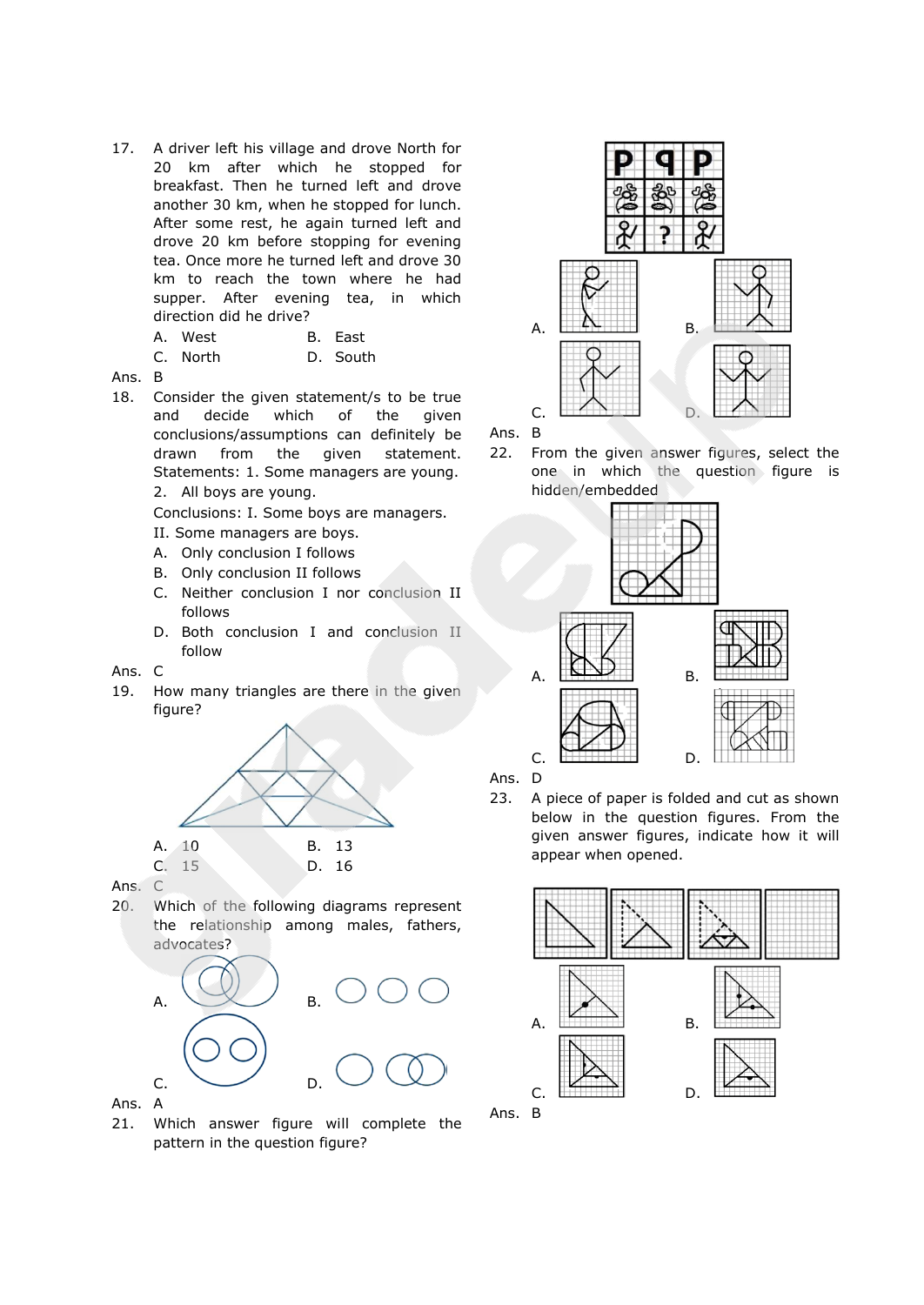24. If a mirror is placed on the line MN, then which of the answer figures is the right image of the given figure?





25. In the question, a word is represented by only one set of numbers as given in any one of the alternatives. The sets of numbers given in the alternatives are represented by two classes of alphabets as in two matrices given below. The columns and rows of Matrix I are numbered from 0 to 4 and that of Matrix II are numbered from 5 to 9. A letter from these matrices can be represented first by its row and next by its column, e.g., L can be represented by 12,24, etc., and 'R' can be represented by 55, 67, etc.

Similarly you have to identify the set for the word 'TONE'

|   |   |    | MATRIX I                        |                         |   |
|---|---|----|---------------------------------|-------------------------|---|
|   | 0 |    | $1 \overline{\smash{\big)}\ 2}$ | 3                       | 4 |
| 0 | L | EO |                                 | $\overline{\mathbf{s}}$ | C |
| 1 |   |    | S C L E                         |                         | O |
| 2 | E |    | o s                             | C                       | L |
| 3 | C |    |                                 | $L$ $E$ $O$             | S |
| 4 |   |    |                                 | OSCLE                   |   |

|                |  | 5 6 7 8 9   |  |
|----------------|--|-------------|--|
| 5              |  | R K U N T   |  |
|                |  | 6 N T R K U |  |
| $\overline{7}$ |  | KUNTR       |  |
| 8              |  | TRKUN       |  |
|                |  | 9 U N T R K |  |

**MATRIX II** 

- A. 85, 40, 58, 75 B. 66, 21, 77, 56 C. 97, 33, 65, 44
- D. 78, 57, 89, 32
- Ans. C
- 26. Which of the following taxes is levied by the State Government only?
	- A. Wealth tax
	- B. Entertainment tax
	- C. Income tax
	- D. Gift tax
- Ans. B
- 27. HDI is an aggregate measure of progress in which of the three dimensions?
	- A. Health, Education, Income
	- B. Food Security, Employment, Income
	- C. Agriculture, Industry, Services
	- D. Height, Weight, Colour

Ans. A

- 28. The Working Committee of National Congress sanctioned the resolution named 'Quit India' at
	- A. Wardha B. Nagpur
	- C. Mumbai D. Delhi
- Ans. A
- 29. Preservation of historical articles is done in science of
	- A. Iconography B. Numismatic
	- C. Museology D. Epigraphy
- Ans. C
- 30. "Alfalfa" is the name of a
	- A. Mineral B. Tribe
	- C. Grass D. Town
- Ans. C
- 31. The chemical that is used to ripen mangoes is
	- A. Calcium sulphide
	- B. Calcium carbide
	- C. Calcium carbonate
	- D. Calcium chloride
- Ans. B
- 32. The term 'Smasher' is associated with which sport?
	- A. Hockey B. Boxing
	- C. Volley Ball D. Cricket

Ans. C

- 33. \_\_\_\_\_\_\_\_involves traversing the entire file system, marking everything that can be accessed.
	- A. Index pointer
	- B. Garbage collection
	- C. File system
	- D. Stack pointer
- Ans. B
- 34. Nylon threads are made of
	- A. Polyester polymer
	- B. Polyamide polymer
	- C. Polyvinyl polymer
	- D. Polysaccharide
- Ans. B
- 35. The longest railway line in the world connects \_\_\_\_\_\_\_\_\_
	- A. New York and Seattle
	- B. Leningrad and Vladivostok
	- C. Trivandrum and Guwahati
	- D. Perth and Sydney
- Ans. B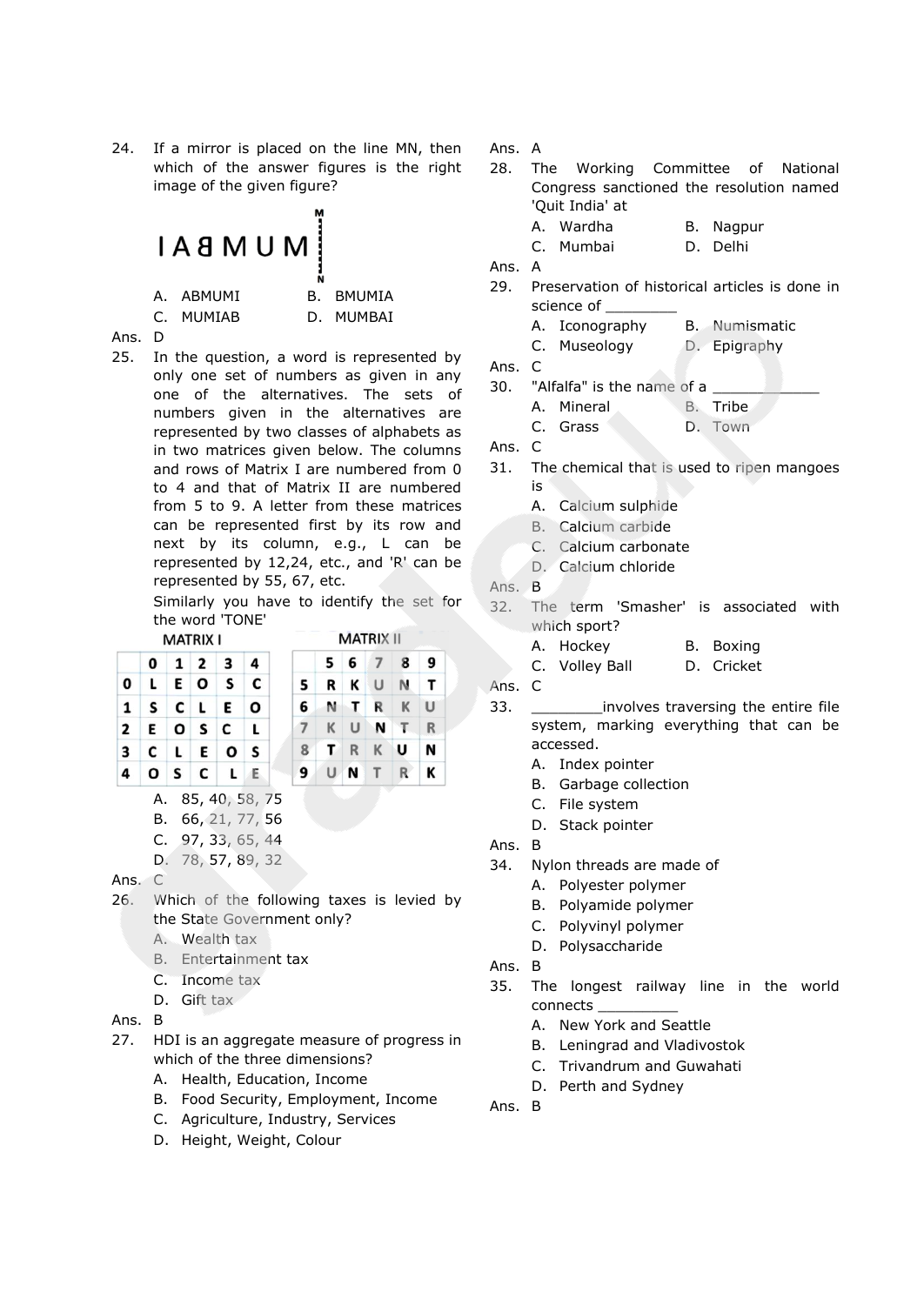- 36. How many Constitutional Amendments to the Constitution of India have been made so far? A. 122 B. 121
	- C. 120 D. 119
- Ans. A
- 37. The Chairman of the National Disaster Management Authority (NDMA) is
	- A. National Security Advisor
	- B. Prime Minister of India
	- C. Chief of DRDO
	- D. Home Minister of India
- Ans. B
- 38. When the offices of the President and Vice-President fall vacant simultaneously, who acts as President?
	- A. Prime Minister of India
	- B. The Chief Justice of India
	- C. The Speaker of Lok Sabha
	- D. The Comptroller and Auditor General of India
- Ans. B
- 39. Goitre is caused by the deficiency of
	- A. Zinc B. Calcium
	- C. Iodine D. Chlorine
- Ans. C
- 40. For photoelectric effect to take place, the metal used as the cathode should have
	- A. high melting point
	- B. low melting point
	- C. Low work function
	- D. low resistance

 $\overline{\phantom{a}}$ 

- Ans. C
- 41. The Speaker of the Lok Sabha can be removed from his office by
	- A. The President
	- B. The Prime Minister
	- C. a resolution passed by both Houses of Parliament
	- D. a resolution passed by the Lok Sabha
- Ans. D
- 42. What does Section 124A of Indian Penal Code deal with?
	- A. Atrocity against women
	- B. Sedition
	- C. Crime for demanding dowry
	- D. Atrocity against SC / ST

Ans. B

- 43. Which instrument is used for photographing the Sun?
- A. Galvanometer B. Potentiometer C. Spectrophotometer D. Spectroheliograph Ans. D 44. Which country won 2016 Men's Hockey Champions Trophy? A. India B. Germany C. Belgium D. Australia Ans. D 45. Which of the following countries is not a member of G-8? A. USA B. UK C. Germany D. Russia Ans. D 46. The main protein found in milk is  $\Delta$ A. Albumin B. Globulin C. Globin D. Casein Ans. D 47. Which organ gets affected in Weil's disease? A. Liver B. Lung C. Heart D. Kidney Ans. D 48. Which of the following was the Official slogan for the 2016 Rio Olympic and Para Olympic Games? A. Welcome Home B. A New World C. Love & Save Nature D. Inspire a Generation Ans. B 49. The Daily Weather Map of India is prepared and printed at A. Kolkata B. Mumbai C. New Delhi D. Pune Ans. D 50. The capital of the Mauryan Kingdom was located at A. Pataliputra B. Vaishali C. Lumbini D. Gaya Ans. A 51. A canteen requires 56 kgs of rice for seven days . The quantity of rice required for the months of April and May together is A. 468 kg B. 488 kg C. 498 kg D. 508 kg
- Ans. B
- 52. A shopkeeper earns a profit of 15% after selling a book at 20% discount on the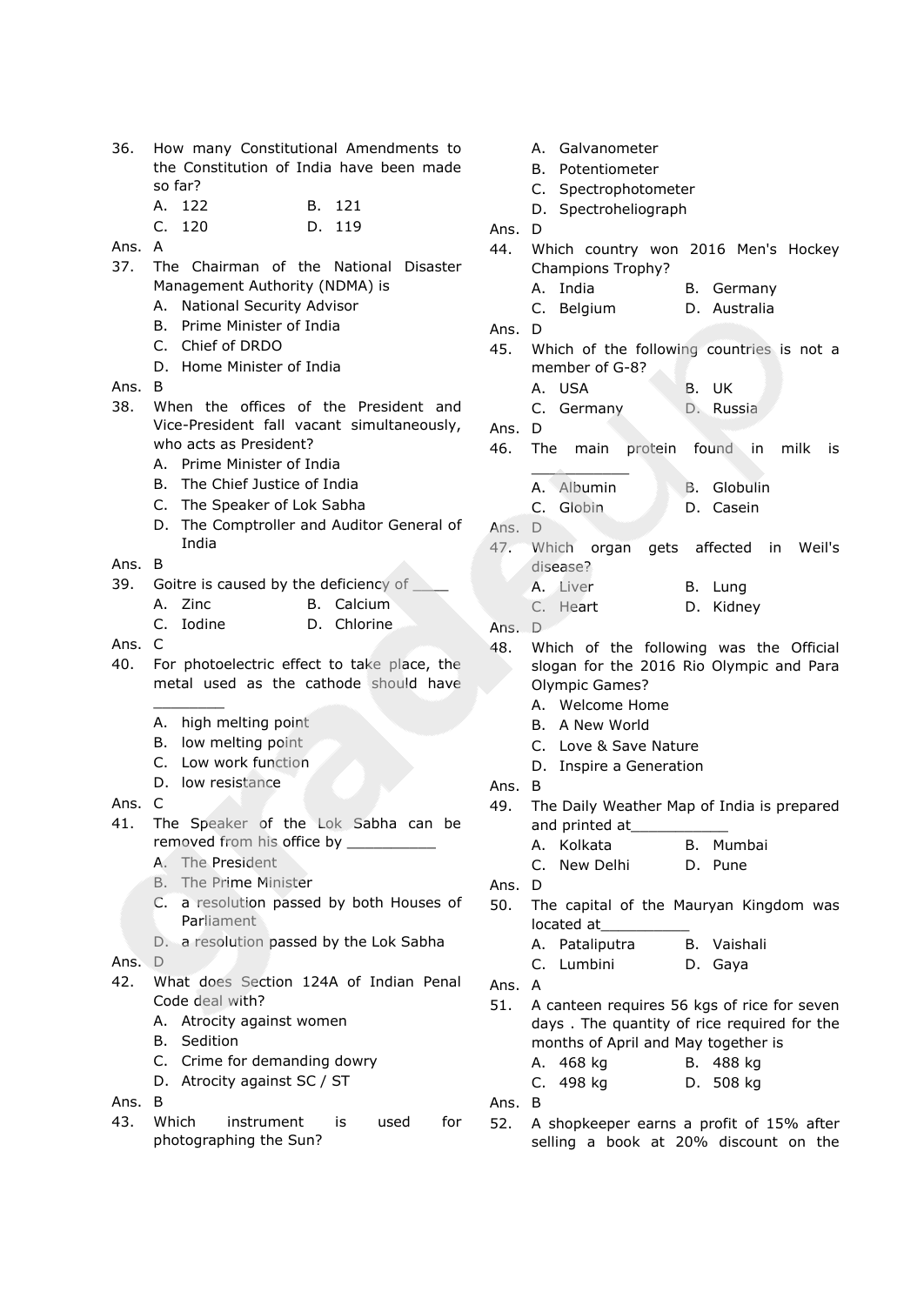printed price . The ratio of the cost price and printed price of the book is A. 20:23 B. 23:20 C. 16:23 D. 23:16 Ans. C 53. A car travels 80 km in 2 hours and a train travels 180 km in 3 hours. The ratio ofspeed of the car to the train is A. 2:3 B. 3:2 C. 3:4 D. 4:3 Ans. A 54. A shopkeeper offers 2.5% discount on cash purchases . What cash amount would Rohit pay for a cycle, the marked price of which is  $□$  3600? A. Rs. 3490 B. Rs. 3500 C. Rs. 3510 D. Rs. 3520 Ans. C 55. Due to a price hike of 20%, 4 kg less sugar is available for  $\Box$  120. What is the initial price per kg of sugar? A. □  $5 / kg$  B. □ 4 /kg C. □ 6 /kg D. □ 5.5 / kg Ans. A 56. A man walks 1 km on 1st day , 2 km on 2nd day, 3 km on 3rd day and so on. The total distance the man covers in 10 days is A. 40 km B. 50 Km C. 55 Km D. 58 Km Ans. C 57. The rate of simple interest for which a sum of money becomes 5 times in 8 years is A. 30% B. 40% C. 50% D. 55% Ans. C 58. If  $a^2 + b^2 + c^2 = 83$  and  $a+b+c=15$  then the value of  $ab + bc + ca$  is A. 69 B. 70 C. 71 D. 72 Ans. C 59. If  $(\sqrt{3}+1)^2 = x + \sqrt{3}y$ , then the value of  $x + y$  is A. 2 B. 4 C. 6 D. 8 Ans. C 60. T is a point on the common tangents at P of two circles and if TA and TB are resectively the other tangents at A and B to the two circles drawn from the point T then A.  $TA = 2TB$  $B.$  TA  $=$  TB C.  $TA = 1/2 TB$  $D. 3TA = TB$ Ans. B 61. In a triangle XYZ , which of the following conditions is true A.  $XY - YZ > ZX$ B.  $XY + YZ < ZX$  $C.$   $XY - YZ < XZ$ D.  $XY + ZX < YZ$ Ans. C  $62.$  $sin(3x-20^\circ) = cos(3y+20^\circ)$ , then find the value of  $(x + y)$ . A. 90° B. 60° C. 120° D. 30° Ans. D 63. If 1/2 is added to a number and the sum is multipled by 3, the result is 21. Then the number is A. 6.5 B. 5.5 C. 4.5 D. -6.5 Ans. A 64. The average temperature for Monday, Tuesday, Wednesday and Thursday was 48° . The average temperature for Tuesday, Wednesday, Thursday and Friday was 52°, If the temperature on Monday was 42°, then the temperature on Friday was (in degrees) A. 58 B. 56 C. 52 D. 50 Ans. A 65. If  $m - n = 2$ , mn = 15, (m > 0) then the value of  $(m^2 - n^2)(m^3 - n^3)$  is A. 1856 B. 1658 C. 1586 D. 1568 Ans. D 66. If  $P = 9$ ,  $Q = \sqrt{17}$  then the value of  $(p^2 - q^2)^{-1/3}$  is equal to A. 4 B. ¼ C. 3 D. 1/3 Ans. B 67. If angles of measure  $(5y + 62^{\circ})$  and  $(22^{\circ} + y)$  are supplementary, then value of y is A. 16° B. 32° C. 8° D. 1° Ans. A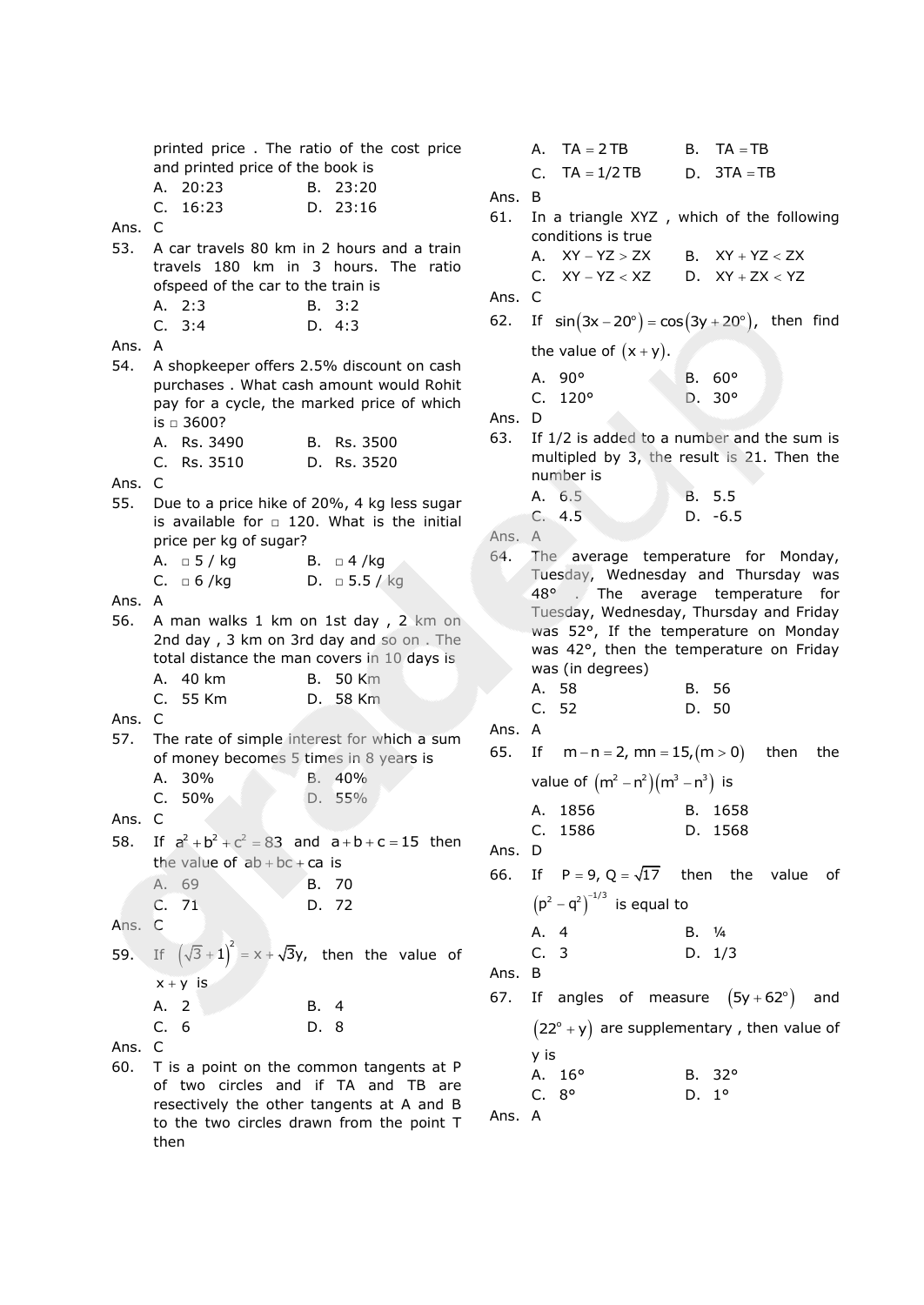| 68.    | From the circumcentre I of the triangle<br>ABC, perpendicular ID is drawn on BC. If<br>$\angle$ BAC = 60°, then the value of $\angle$ BID is |                                 |  |
|--------|----------------------------------------------------------------------------------------------------------------------------------------------|---------------------------------|--|
|        | A. $60^{\circ}$<br>C.75°                                                                                                                     | B. $80^\circ$<br>$D.45^{\circ}$ |  |
| Ans. A |                                                                                                                                              |                                 |  |
|        | 69. If $\frac{\cos \alpha}{\cos \beta}$ = m and $\frac{\cos \alpha}{\cos \beta}$ = n, then the                                               |                                 |  |
|        | value of $(m^2 + n^2)\cos^2 \beta$ is                                                                                                        |                                 |  |

| A. $n^2$ |       | $B.$ m <sup>2</sup> |  |
|----------|-------|---------------------|--|
|          | C. mn | D. 1                |  |

- Ans. A
- 70. The ratio of the weights of two spheres is 8 : 27 and the ratio of weights per 1 cc of materials of two is 8 : 1 . The ratio of the radii of the spheres is
	- A. 2:3 B. 1:3 C. 3:1 D. 3:2
- Ans. B
- 71. On a ground, there is a vertical tower with a flagpole on its top. At a point 9 m away from the foot of the tower, the angles of elevation of the top and bottom of the flagpole are 60° and 30° respectively. The height of the flagpole is

| A. $5\sqrt{3}$ m | <b>B.</b> $6\sqrt{3}$ m |
|------------------|-------------------------|
| C. $6\sqrt{2m}$  | D. $6\sqrt{5}$ m        |

- Ans. B
- 72. Shown below is the multiple bar diagram depicting the changes in the students strength of a college in four faculties from 1990 91 to 1992 93. (scale 1 cm = 100)



Ans. A

73. Shown below is the multiple bar diagram depicting the changes in the students strength of a college in four faculties from 1990 91 to 1992 93. (scale 1 cm = 100)



How much percent was the increase in science students in 1992 - 93 over 1990 - 91?

| A. 50%               | B. 150% |
|----------------------|---------|
| $C. 66\frac{2}{3}\%$ | D. 75%  |

Ans. A

74. Shown below is the multiple bar diagram depicting the changes in the students strength of a college in four faculties from 1990 -91 to 1992 - 93. (scale 1 cm = 100)



Ratio of the number of commerce students to the number of law students from 1990 - 91 to 1992 - 93 is

| A. 6:7 |  | B. 7:6 |
|--------|--|--------|
|        |  |        |

C. 
$$
14:1
$$
 D.  $2:8$ 

Ans. B

75. Shown below is the multiple bar diagram depicting the changes in the students strength of a college in four faculties from 1990 -91 to 1992 - 93. (scale 1 cm = 100)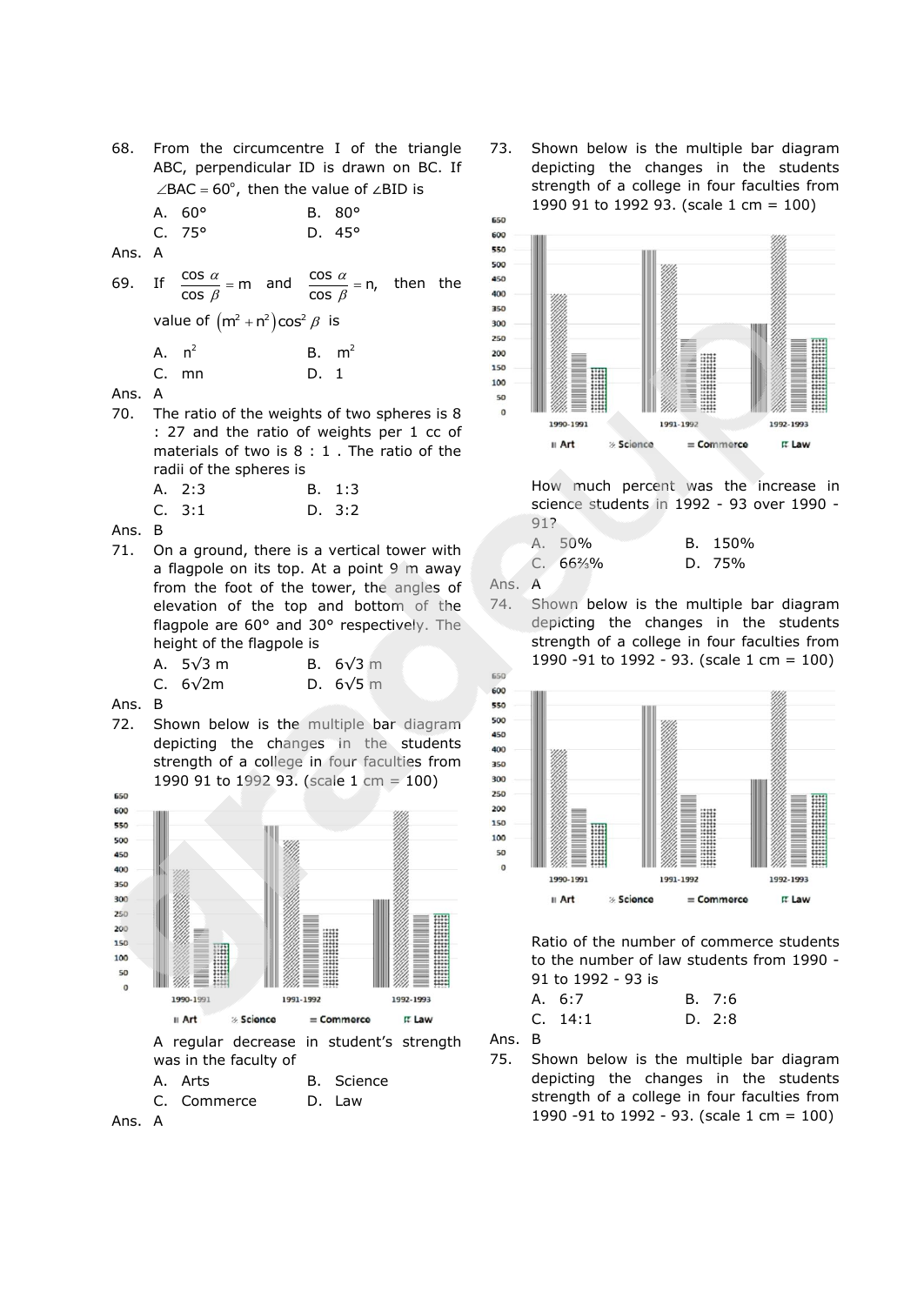

During which year the strength of arts faculty was minimum ?

| A. $1990 - 91$ | B. $1991 - 92$ |
|----------------|----------------|
| $C.$ 1992 - 93 | D. $1993 - 94$ |

Ans. C

76. In the following question, out of the four alternatives, choose the word which best expresses the meaning of the given word and click the button corresponding to it. JUBILANT

> A. SOMBRE B. DEJECTED C. JOCULAR D. REJOICING

Ans. D

- 77. In the following question, out of the four alternatives, choose the word which is opposite in meaning to the given word and click the button corresponding to it. COURAGE
	- A. BRAVERY B. WEAKNESS
	- C. COWARDICE D. FEAR

Ans. C

- 78. Four words are given, out of which only one word is spelt correctly. Choose the correctly spelt word and click the button corresponding to it.
	- A. Commensurate
	- B. Commensarate
	- C. Commansurate
	- D. Comansurate
- Ans. A
- 79. In the following questions, one part of the sentence may have an error. Find out which part of the sentence has an error and click the button corresponding to it. If the sentence is free from error, click the "No error" option.

He was not able to concentrate (A) / because of the continual music (B) / being played next door. (C) / No Error (D)

A. A B. B

C. C D. D

Ans. B

80. In the following questions, one part of the sentence may have an error. Find out which part of the sentence has an error and click the button corresponding to it. If the sentence is free from error, click the "No error" option.

> Still (A) / waters (B) / run deep. (C) / No Error (D)

| A.A |  | <b>B. B</b> |  |
|-----|--|-------------|--|
| C.C |  | D. D        |  |

Ans. D

81. In the following questions, one part of the sentence may have an error. Find out which part of the sentence has an error and click the button corresponding to it. If the sentence is free from error, click the "No error" option.

> The job is  $(A)$  / under the direct  $(B)$  / of Mrs Jones. (C) / No Error (D)

| A. A | <b>B. B</b> |  |
|------|-------------|--|
| C. C | D. D        |  |
| -    |             |  |

Ans. B

82. The sentences given with blanks are to be filled with an appropriate word(s). Four alternatives are suggested for each question. For each question, choose the correct alternative and click the button corresponding to it.

Pour the juice the glass. Options:

A. in B. into

C. onto D. on

Ans. C

83. The sentences given with blanks are to be filled with an appropriate word(s). Four alternatives are suggested for each question. For each question, choose the correct alternative and click the button corresponding to it.

I have been this problem since noon.

- A. working into
- B. working on
- C. working for
- D. with after

Ans. B

84. The sentences given with blanks are to be filled with an appropriate word(s). Four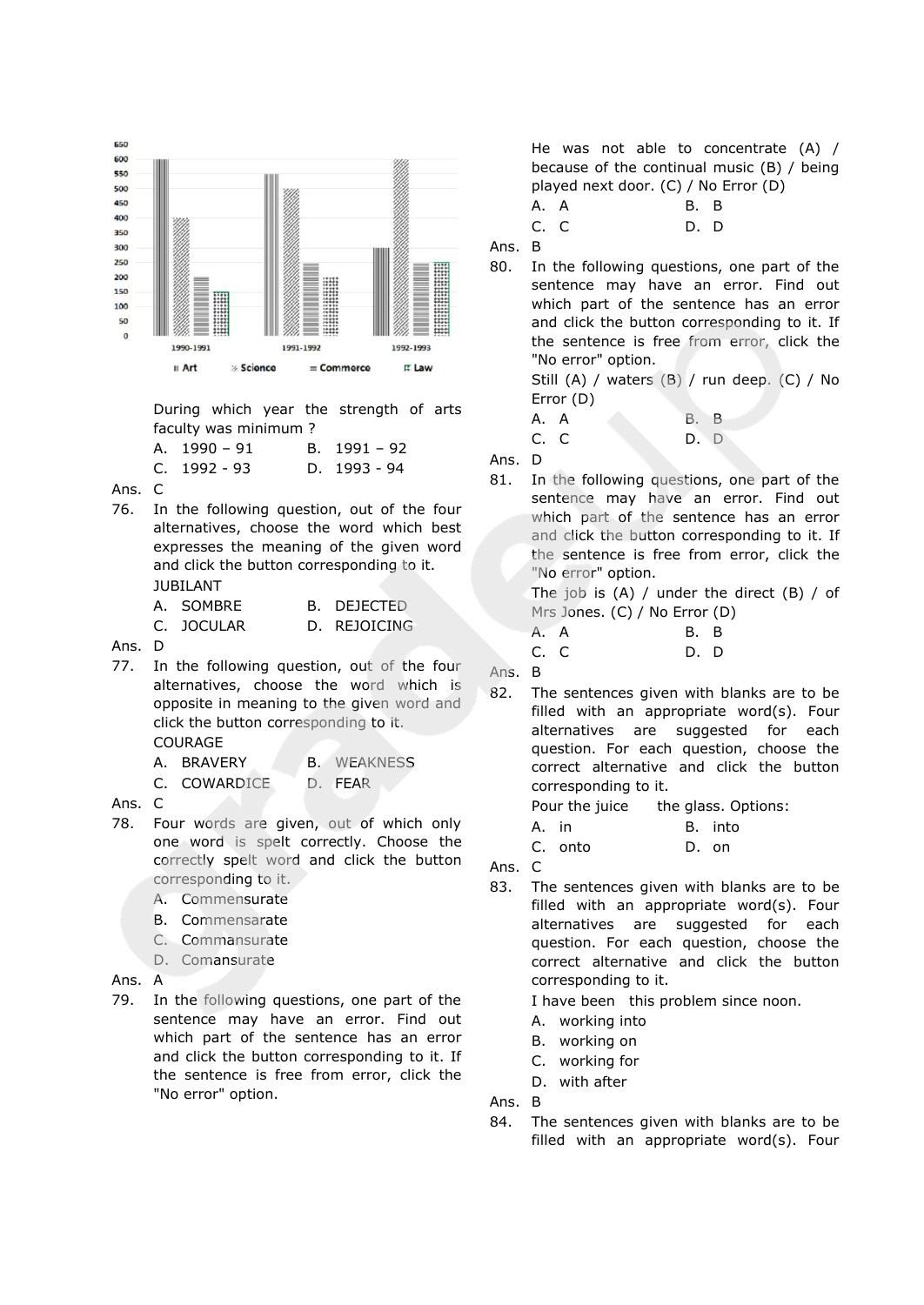alternatives are suggested for each question. For each question, choose the correct alternative and click the button corresponding to it.

Sushma has a deep for drunkards.

A. hatred B. hate

|  |  | C. hated |  | D. hating |
|--|--|----------|--|-----------|
|--|--|----------|--|-----------|

### Ans. A

85. In each of the questions, four alternatives are given for the Idiom/Phrase. Choose the alternative which best expresses the meaning of the Idiom/Phrase and click the button corresponding to it.

## Couch potato

- A. An old person who has old-fashioned ideas.
- B. A person who prefers to watch television.
- C. A person who does not seem very friendly.
- D. Someone who stays calm and does not show their emotions.

#### Ans. B

86. In each of the questions, four alternatives are given for the Idiom/Phrase. Choose the alternative which best expresses the meaning of the Idiom/Phrase and click the button corresponding to it.

Carry the ball

- A. Decorate the ball
- B. Be in charge
- C. Take the decision
- D. Be the hostess

### Ans. B

87. In each of the questions, four alternatives are given for the Idiom/Phrase. Choose the alternative which best expresses the meaning of the Idiom/Phrase and click the button corresponding to it.

Turned down

| A. Subject | B. Object |
|------------|-----------|
| C. Reject  | D. Deject |

- Ans. C
- 88. Out of the four alternatives, choose the one which can be substituted for the given words/sentences and click the button corresponding to it. One who copies from other writers
	- A. Pluralist B. Imitator
	- C. Plagiarist D. Copycat
- Ans. C
- 89. Out of the four alternatives, choose the one which can be substituted for the given words/sentences and click the button corresponding to it. Thing that can be felt or touched
	- A. Pandemic B. Palpable
	- C. Paltry D. Panchromatic
- Ans. B
- 89. Out of the four alternatives, choose the one which can be substituted for the given words/sentences and click the button corresponding to it.

The scientific study of elections

- A. Pathology B. Palaeontology
- C. Psephology D. Philology

Ans. C

91. A sentence/a part of the sentence is underlined. Four alternatives are given to the underlined part which will improve the sentence. Choose the correct alternative and click the button corresponding to it. In case no improvement is needed, click the button corresponding to "No improvement".

He enjoys to go on tours with his children.

- A. to go for tours B. going for tours
- C. going on tours D. No improvement

Ans. C

92. A sentence/a part of the sentence is underlined. Four alternatives are given to the underlined part which will improve the sentence. Choose the correct alternative and click the button corresponding to it. In case no improvement is needed, click the button corresponding to "No improvement".

> Sita was cooking in the kitchen when her husband was ringing the bell.

- A. would have been ringing
- B. had rung
- C. rang
- D. No improvement
- Ans. C
- 93. A sentence/a part of the sentence is underlined. Four alternatives are given to the underlined part which will improve the sentence. Choose the correct alternative and click the button corresponding to it. In case no improvement is needed, click the button corresponding to "No improvement".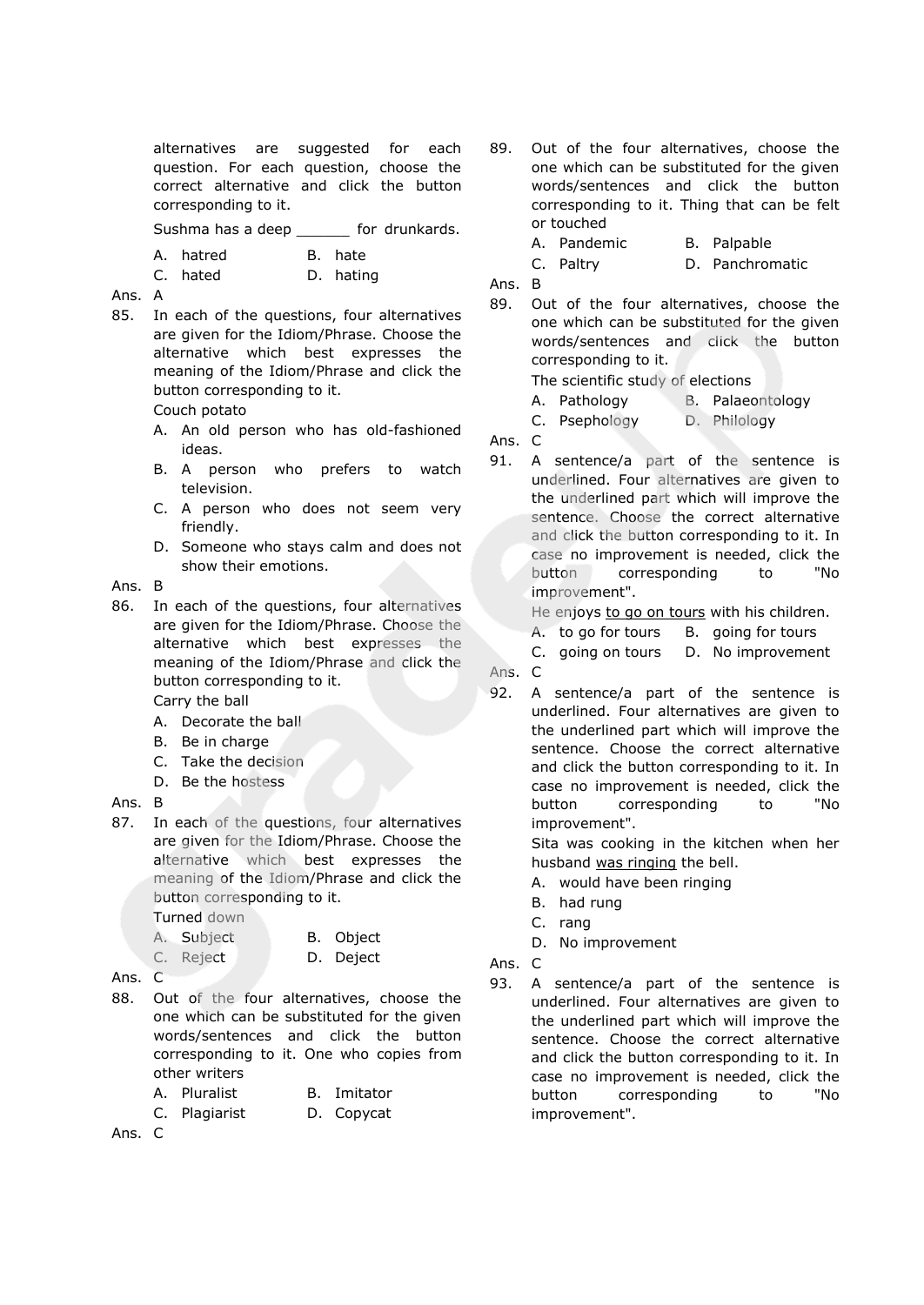If the room had been brighter, I would have been able to read for a while before bed time.

- A. If the room was brighter
- B. If the room are brighter
- C. Had the room been brighter
- D. No improvement

Ans. C

94. A sentence/a part of the sentence is underlined. Four alternatives are given to the underlined part which will improve the sentence. Choose the correct alternative and click the button corresponding to it. In case no improvement is needed, click the button corresponding to "No improvement".

> Never such incidents have taken place on our campus.

- A. have such incidents
- B. such incidents will have
- C. were such incidents
- D. No improvement

Ans. A

95. A sentence/a part of the sentence is underlined. Four alternatives are given to the underlined part which will improve the sentence. Choose the correct alternative and click the button corresponding to it. In case no improvement is needed, click the button corresponding to "No improvement".

> My mother teach me to be a good human being.

A. taught B. thought

C. talked D. No improvement

# Ans. A

96. A passage is given with 5 questions following it. Read the passage carefully and choose the best answer to each question out of the four alternatives and click the button corresponding to it.

> A guest speaker was addressing the faculty and the students in the college auditorium. I had joined the faculty the year before, and was already drawing attention. I was 27, full of assumptions about myself, quick with a comment on everything, and expected people to pay attention to all that I had said.

> I listened to the talk for the first five minutes. By the seventh, I was looking around to check if others were listening. By

the tenth, I had glanced at my watch three times, and yawned once. After twenty minutes I was thoroughly bored, and telling myself that it was difficult to sit through such an insipid talk. I wanted to share some of my expert comments with my neighbour. But he was completely sold out to the speaker, and looked like it was the greatest day of his life. I was disgusted. I tried to catch a word or phrase from the talk, only to convince myself that this should be his last talk ever.

The one-hour talk took ages to end, and before the thanks were said, I jumped to my feet with a sigh of relief. My neighbour smiled at me and said, "The talk was wonderful, wasn't it?" I retorted, "It almost killed me with kindness".

What do you understand about the narrator from the description in the first paragraph?

- A. He was a genius
- B. He was knowledgeable
- C. He was self conceited
- D. He was charismatic

Ans. C

97. A passage is given with 5 questions following it. Read the passage carefully and choose the best answer to each question out of the four alternatives and click the button corresponding to it.

> A guest speaker was addressing the faculty and the students in the college auditorium. I had joined the faculty the year before, and was already drawing attention. I was 27, full of assumptions about myself, quick with a comment on everything, and expected people to pay attention to all that I had said.

I listened to the talk for the first five minutes. By the seventh, I was looking around to check if others were listening. By the tenth, I had glanced at my watch three times, and yawned once. After twenty minutes I was thoroughly bored, and telling myself that it was difficult to sit through such an insipid talk. I wanted to share some of my expert comments with my neighbour. But he was completely sold out to the speaker, and looked like it was the greatest day of his life. I was disgusted. I tried to catch a word or phrase from the talk, only to convince myself that this should be his last talk ever.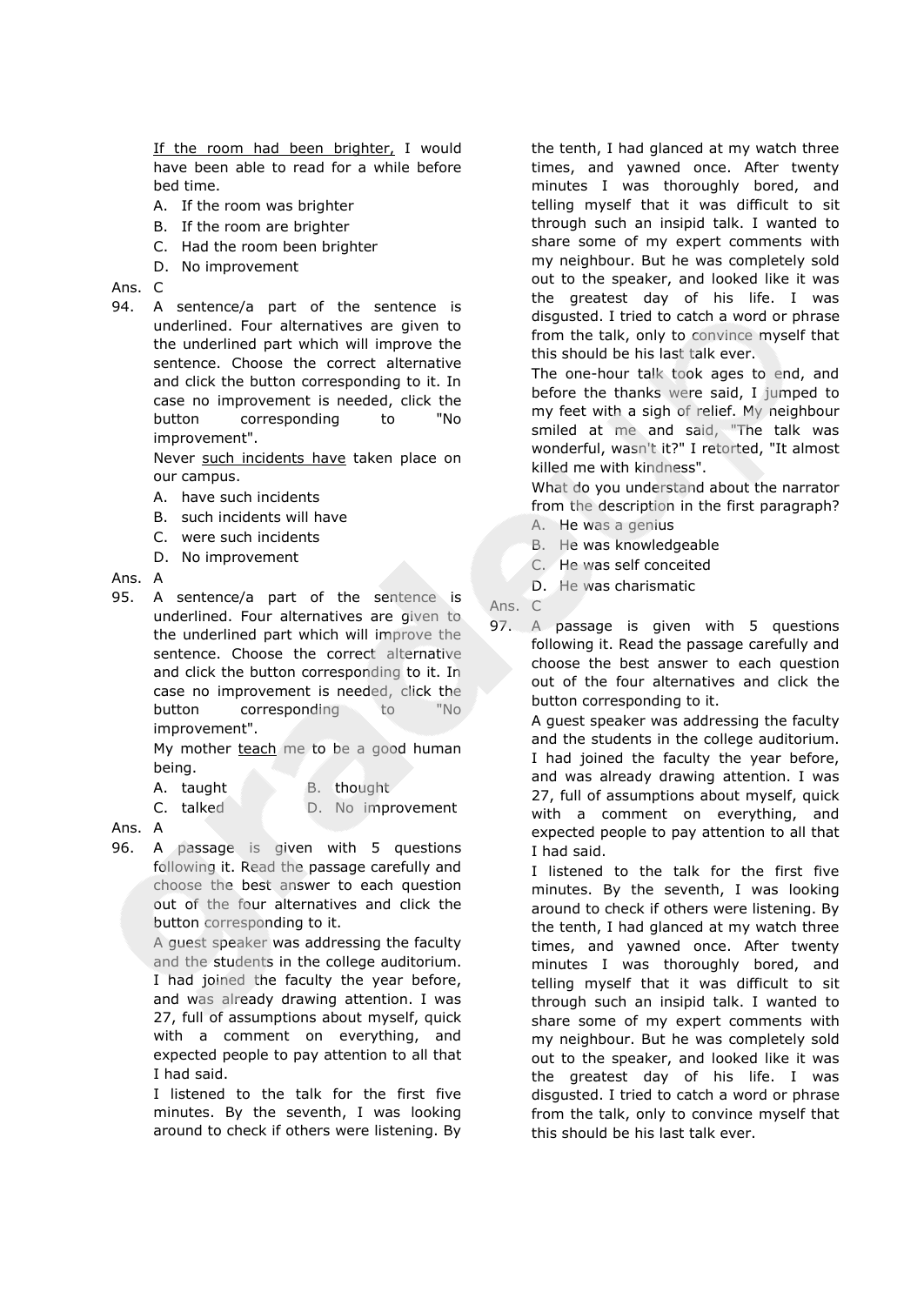The one-hour talk took ages to end, and before the thanks were said, I jumped to my feet with a sigh of relief. My neighbour smiled at me and said, "The talk was wonderful, wasn't it?" I retorted, "It almost killed me with kindness".

How did the narrator respond to the speech?

- A. He was glued
- B. He was bored
- C. He did not mind it
- D. He was engrossed in it

# Ans. B

98. A passage is given with 5 questions following it. Read the passage carefully and choose the best answer to each question out of the four alternatives and click the button corresponding to it.

> A guest speaker was addressing the faculty and the students in the college auditorium. I had joined the faculty the year before, and was already drawing attention. I was 27, full of assumptions about myself, quick with a comment on everything, and expected people to pay attention to all that I had said.

> I listened to the talk for the first five minutes. By the seventh, I was looking around to check if others were listening. By the tenth, I had glanced at my watch three times, and yawned once. After twenty minutes I was thoroughly bored, and telling myself that it was difficult to sit through such an insipid talk. I wanted to share some of my expert comments with my neighbour. But he was completely sold out to the speaker, and looked like it was the greatest day of his life. I was disgusted. I tried to catch a word or phrase from the talk, only to convince myself that this should be his last talk ever.

> The one-hour talk took ages to end, and before the thanks were said, I jumped to my feet with a sigh of relief. My neighbour smiled at me and said, "The talk was wonderful, wasn't it?" I retorted, "It almost killed me with kindness".

The narrator was disgusted because

- A. His neighbour was engrossed in an insipid talk
- B. The talk was boring
- C. He could not understand it
- D. He was impatient

Ans. A

99. A passage is given with 5 questions following it. Read the passage carefully and choose the best answer to each question out of the four alternatives and click the button corresponding to it.

> A guest speaker was addressing the faculty and the students in the college auditorium. I had joined the faculty the year before, and was already drawing attention. I was 27, full of assumptions about myself, quick with a comment on everything, and expected people to pay attention to all that I had said.

> I listened to the talk for the first five minutes. By the seventh, I was looking around to check if others were listening. By the tenth, I had glanced at my watch three times, and yawned once. After twenty minutes I was thoroughly bored, and telling myself that it was difficult to sit through such an insipid talk. I wanted to share some of my expert comments with my neighbour. But he was completely sold out to the speaker, and looked like it was the greatest day of his life. I was disgusted. I tried to catch a word or phrase from the talk, only to convince myself that this should be his last talk ever.

> The one-hour talk took ages to end, and before the thanks were said, I jumped to my feet with a sigh of relief. My neighbour smiled at me and said, "The talk was wonderful, wasn't it?" I retorted, "It almost killed me with kindness".

When the speech ended the narrator was

- A. Happy
- B. Relieved
- C. Exhausted
- D. Disgusted

Ans. B

100. A passage is given with 5 questions following it. Read the passage carefully and choose the best answer to each question out of the four alternatives and click the button corresponding to it.

> A guest speaker was addressing the faculty and the students in the college auditorium. I had joined the faculty the year before, and was already drawing attention. I was 27, full of assumptions about myself, quick with a comment on everything, and